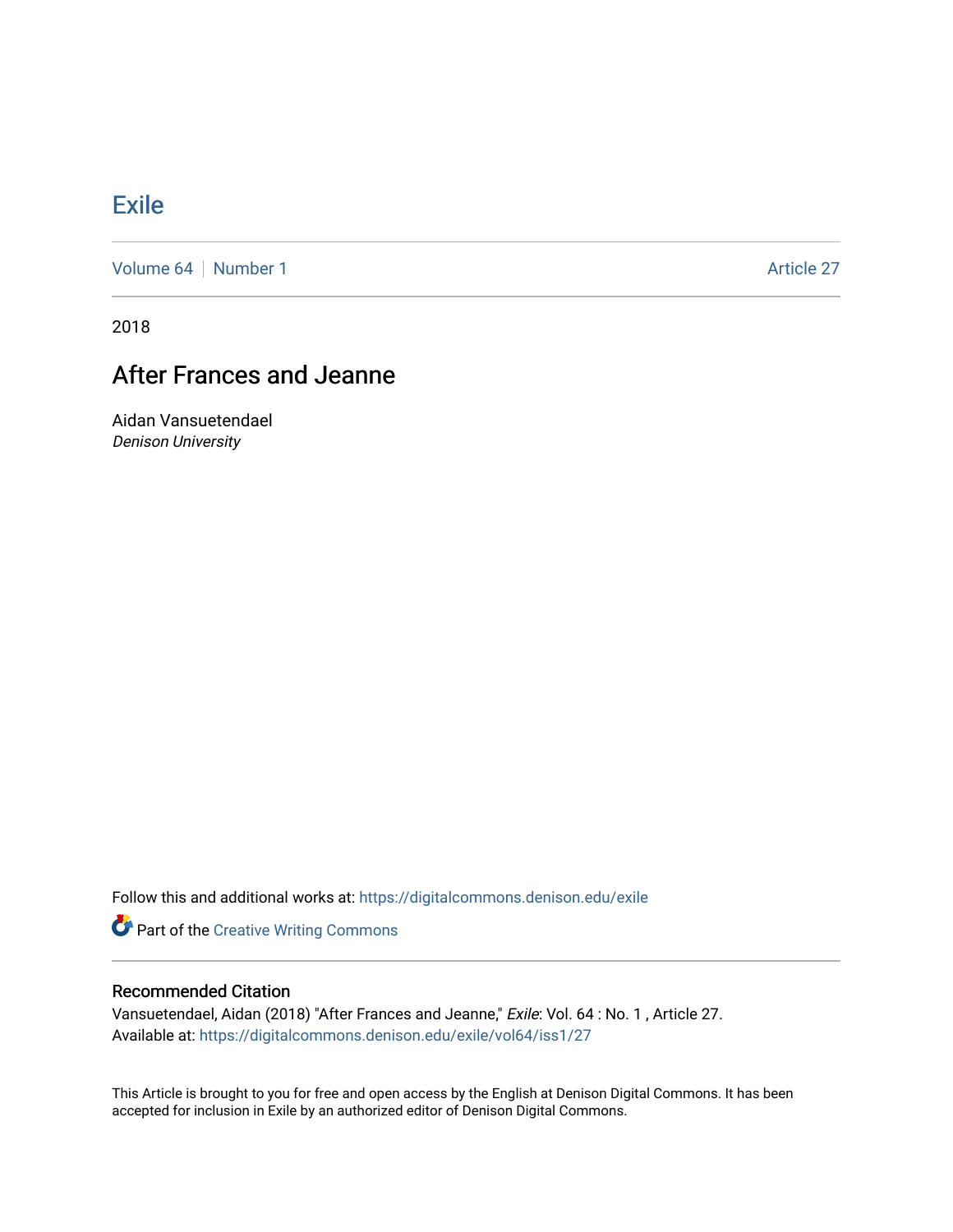After Frances and Jeanne *Aidan VanSuetendael* 

Hello, big yellow sky, and mother's hair whipping as she pulls garbage cans inside, out of the wind. If the windows blow in, goodbye grand piano and goodbye wood floor that Father had polished. Red blossomed tree swaying like a great pendulum, yes, it'll go this time.

When the great storm passes, we paddle next door to our neighbor's blue house. \II their pictures, flooded. Father's face is a blue puddle that leaks onto Mother's white wedding gown. The picture of their first dog with their second son is a Technicolor oil slick, falling apart.

We paddle past debris, fallen electric lines, don't touch the dark water. When the floods all recede, fish gasp there on the wet pavement. We throw them hack, one by breathless one, and say goodbye to the hurricane, standing in